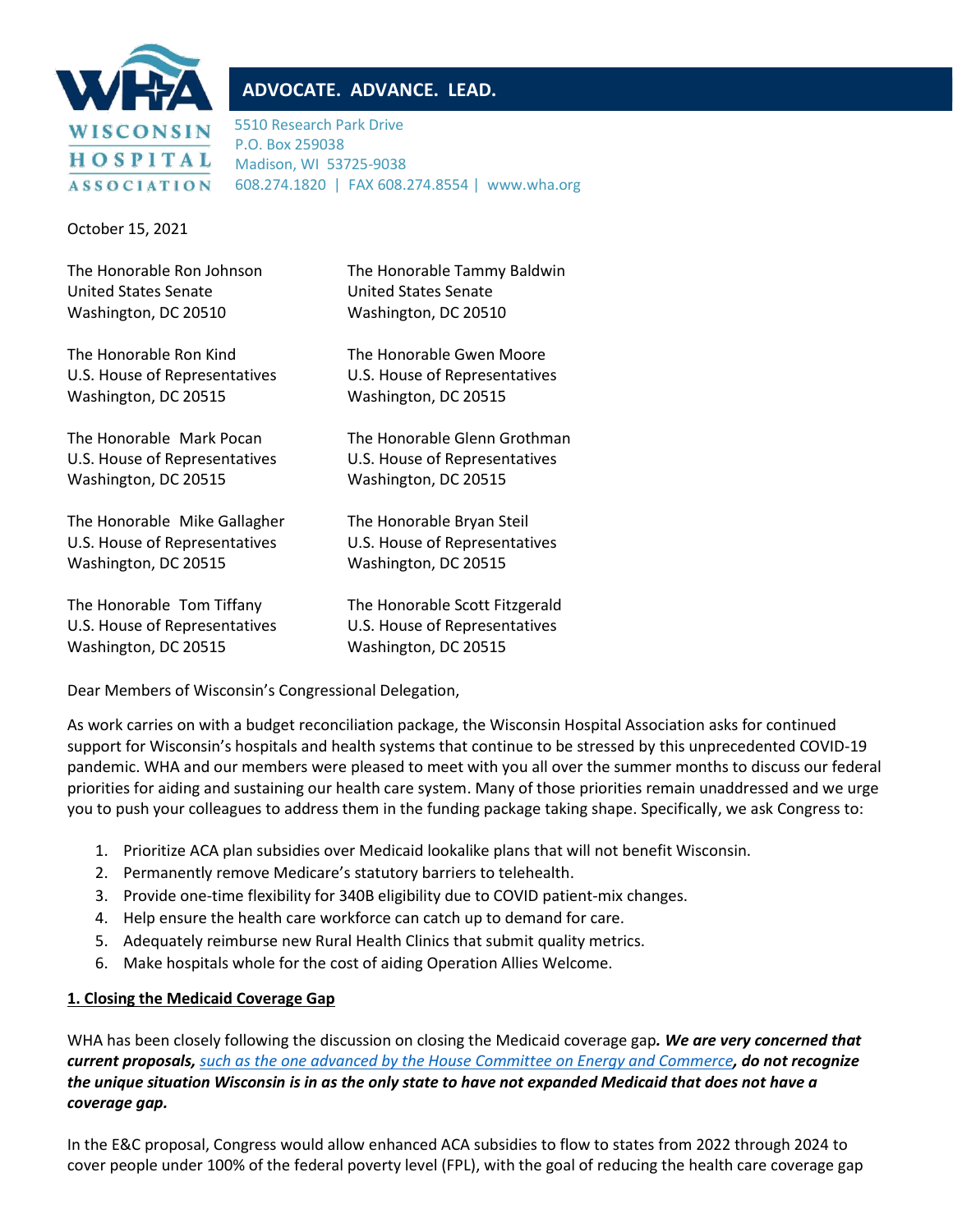for states that have not expanded Medicaid. Then, in 2025, the federal government would administer a Medicaid lookalike program in non-expansion states, presumably including Wisconsin despite Wisconsin already having no coverage gap.

In Wisconsin, everyone under 100% of the federal poverty level is already eligible for Medicaid coverage. Everyone with incomes between 100% and 150% FPL is eligible for no-premium and low cost-sharing commercial health insurance via the federally subsidized ACA marketplace insurance exchange.

This begs the question: what benefit would a federally administered Medicaid lookalike program that covers individuals up to 138% FPL offer Wisconsin? Current enrollment trends suggest it will not increase coverage levels but will shift the cost of caring for those individuals from the federal government and onto health care providers. Consider the following:

- Wisconsin currently enjoys the  $8<sup>th</sup>$  lowest uninsured rate in the country at 5.7%
- Wisconsin's uninsured rate is lower than more than 80% of states (31 of 38) that accepted the federally funded Medicaid expansion.
- 80,000 Wisconsinites with incomes under 100% FPL remain uninsured despite already being eligible for Medicaid compared to only 25,000 with incomes between 100-138% FPL who are uninsured and eligible for ACA marketplace coverage. 1
- 125,000 Wisconsinites with incomes above 138% FPL who are eligible for marketplace coverage remain uninsured;<sup>2</sup> this population deserves further study on how coverage gains might be made.
- The E&C proposal includes a provision to transition individuals from marketplace coverage to a Medicaid lookalike plan and it is unclear how many would be required to transition.
- Medicaid pays on average only 66% of what it costs hospitals in Wisconsin to provide medical care, shifting \$1.2 billion in unpaid costs annually onto other payors.

*For these reasons, WHA strongly opposes the creation of a federally run Medicaid lookalike program. Instead, more effort should be put into understanding why people who are already eligible for affordable insurance coverage are not accessing it, and federal funding should be used to enhance ACA marketplace subsidies that will be most likely to achieve coverage gains. Additionally, lawmakers should allow Wisconsin to be considered an expansion state and receive enhanced federal Medicaid funding, as well as other states that find creative ways to eliminate coverage gaps.*

## **2. Telehealth Expansion**

WHA has consistently been a strong supporter of removing federal statutory barriers preventing the delivery of telehealth in Medicare, even predating the COVID-19 pandemic. Specifically, WHA has advocated for removing the geographic and site restrictions that prevent Medicare from reimbursing for telehealth services unless a patient is located in a rural, health professional shortage area. While the public health emergency has allowed these restrictions to be temporarily waived, Congress needs to address them permanently, so patients and health care providers are not forced to go back in time once the COVID-19 pandemic ends.

WHA has been pleased to see the widespread bipartisan support for telehealth that has resulted from its increase in utilization during COVID-19. Telehealth has been proven as a safe and effective way to reach patients and is often more convenient for patients and providers alike. Additionally, concerns about telehealth driving an increase in

<sup>&</sup>lt;sup>1</sup> Estimates come from U.S. Department of Health and Human Services Office of the Assistant Secretary for Planning and Evaluation, analyzing U.S. Census Bureau 2019 data, the most recent data available. See [https://aspe.hhs.gov/reports/state](https://aspe.hhs.gov/reports/state-county-local-estimates-uninsured-population-prevalence-key-demographic-features)[county-local-estimates-uninsured-population-prevalence-key-demographic-features](https://aspe.hhs.gov/reports/state-county-local-estimates-uninsured-population-prevalence-key-demographic-features) (Mar. 2021)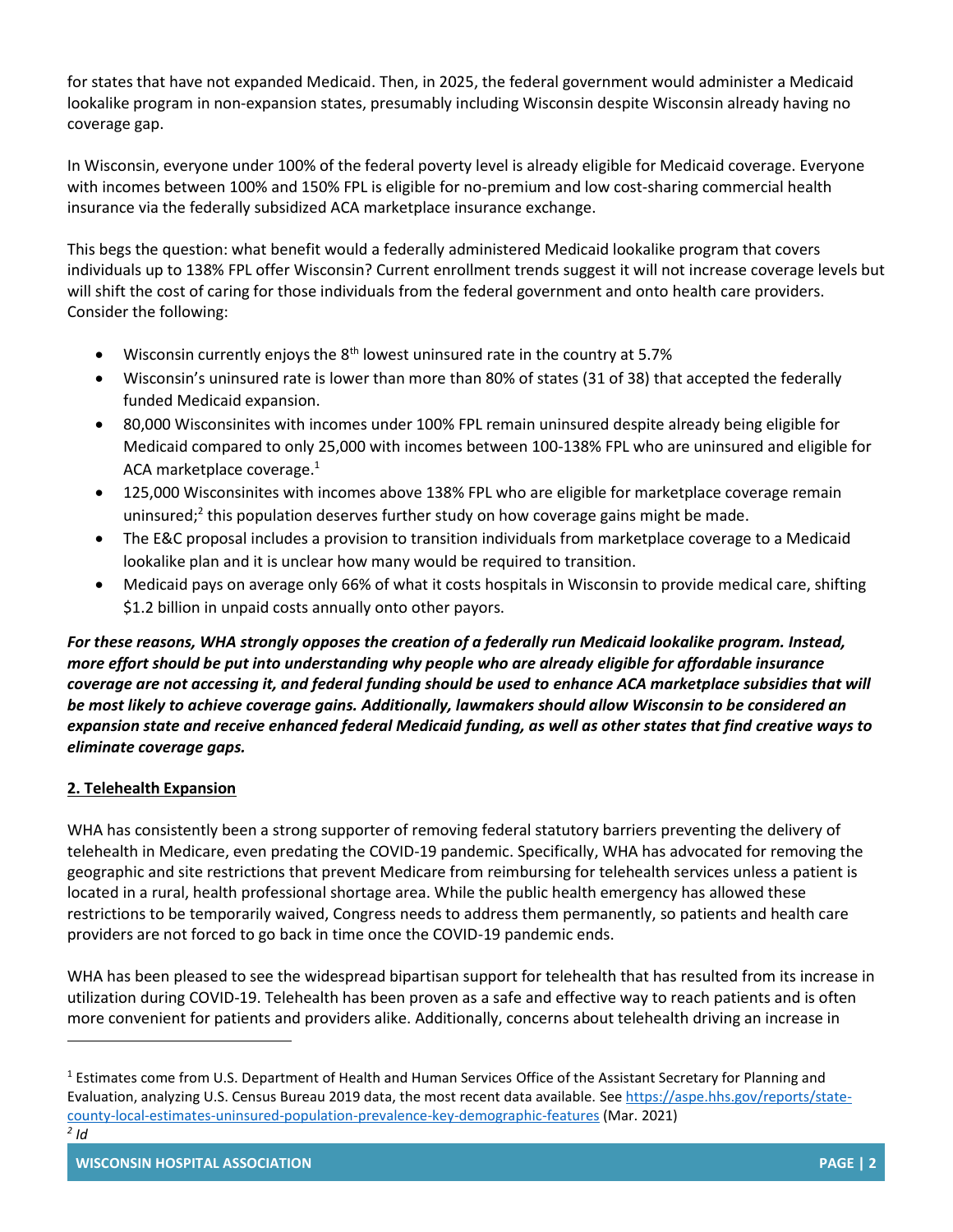Medicare utilization and spending have not panned out, as telehealth has shown to simply be an alternative way of accessing services Medicare beneficiaries are already eligible for and otherwise accessing in person.

*WHA strongly supports Congress removing Medicare's geographic and site restrictions for telehealth as called for in legislation with overwhelming bipartisan support, such as the [Connect for Health Act of 2021](https://www.congress.gov/bill/117th-congress/senate-bill/1512/cosponsors?q=%7B%22search%22%3A%5B%22s+1512%22%2C%22s%22%2C%221512%22%5D%7D&s=1&r=8&overview=closed#tabs), [the Protecting](https://www.congress.gov/bill/117th-congress/house-bill/366/cosponsors?q=%7B%22search%22%3A%5B%22hr+366%22%2C%22hr%22%2C%22366%22%5D%7D&s=2&r=1&overview=closed#tabs)  [Access to Post-Covid-19 Telehealth Act of 2021](https://www.congress.gov/bill/117th-congress/house-bill/366/cosponsors?q=%7B%22search%22%3A%5B%22hr+366%22%2C%22hr%22%2C%22366%22%5D%7D&s=2&r=1&overview=closed#tabs), and [the Telehealth Modernization Act](https://www.congress.gov/bill/117th-congress/house-bill/1332/cosponsors?q=%7B%22search%22%3A%5B%22hr+1332%22%2C%22hr%22%2C%221332%22%5D%7D&s=3&r=1&overview=closed#tabs).*

#### **3. Flexibility for 340B**

As we all have seen for too long now, the COVID-19 pandemic has led to changes in the health care landscape. Health care providers have seen different waves of consumer behavior, some with patients being reluctant to access care they normally would. Additionally, hospitals have had to alter their operations in response to patient surges largely driven by COVID surges in late fall of 2020 and late summer of 2021.

For certain 340B hospitals, including some in Wisconsin, this has led to very real concerns that changes in patient mixes will make them lose their eligibility for the 340B prescription drug discount program, given that 340B Disproportionate Share (DSH) Hospitals must meet a certain threshold of Medicaid inpatient days to maintain eligibility. This would have severe consequences for such hospitals at a time when they can least afford it, as the 340B program is one of the few tools hospitals can use to partially offset large increases in outpatient prescription drug expenses.

## *WHA strongly supports adding [S.773](https://www.congress.gov/bill/117th-congress/senate-bill/773/cosponsors?q=%7B%22search%22%3A%5B%22s+773%22%2C%22s%22%2C%22773%22%5D%7D&r=3&s=1) authored by Senator Baldwin to the reconciliation package. This legislation temporarily waives the Medicaid inpatient day threshold to ensure DSH hospitals do not have to worry about losing their 340B eligibility due to the care they provided in this pandemic.*

#### **4. Supporting the Health Care Workforce**

Hospitals and health systems have faced an unprecedented, sustained surge in demand for patient care over the last few months. While the COVID surge has not been as dynamic as the COVID surge in late 2020, it has still been significant, especially in the number of people who require ICU care. Additionally, hospitals have seen a surge in demand for care from other viruses that did not circulate when people did not travel as much as well as demand for care patients delayed during COVID.

At the same time, burnout from the pandemic and aging demographics have accelerated retirements among Wisconsin's health care workers, from nurses and doctors, to nursing assistants, techs, and other vital patient care staff. With the worker shortage projected to persist, *it is critical that temporary flexibilities granted during COVID are made permanent, in order to give our health care system every tool in its toolbox to respond to patient demand for care.*

Additionally, WHA and our members are extremely grateful for the additional 1,000 Medicare graduate medical education (GME) slots that will be provided over the next five years thanks to the bipartisan Consolidated Appropriations Act, 2021. However, considering this averages out to only 4 additional slots per state per year, it is clear that will not be enough to keep up with demand for care as more physicians in the baby-boom generation retire and transition from providers to consumers of medical care. While the State of Wisconsin has been doing its part, by funding its own GME program with matching funding from hospitals, more federal support is needed. *WHA urges Congress to consider additional slots, such as called for in the [Resident Physician Shortage Reduction Act of 2021](https://www.congress.gov/bill/117th-congress/senate-bill/834?q=%7B%22search%22%3A%5B%22s.+834%22%2C%22s.%22%2C%22834%22%5D%7D&s=1&r=2), which would average out to an additional 40 GME slots per state, per year*.

#### **5. Sustaining care in rural communities**

The Consolidated Appropriations Act, 2021 and American Rescue Plan Act included a provision designed to decrease